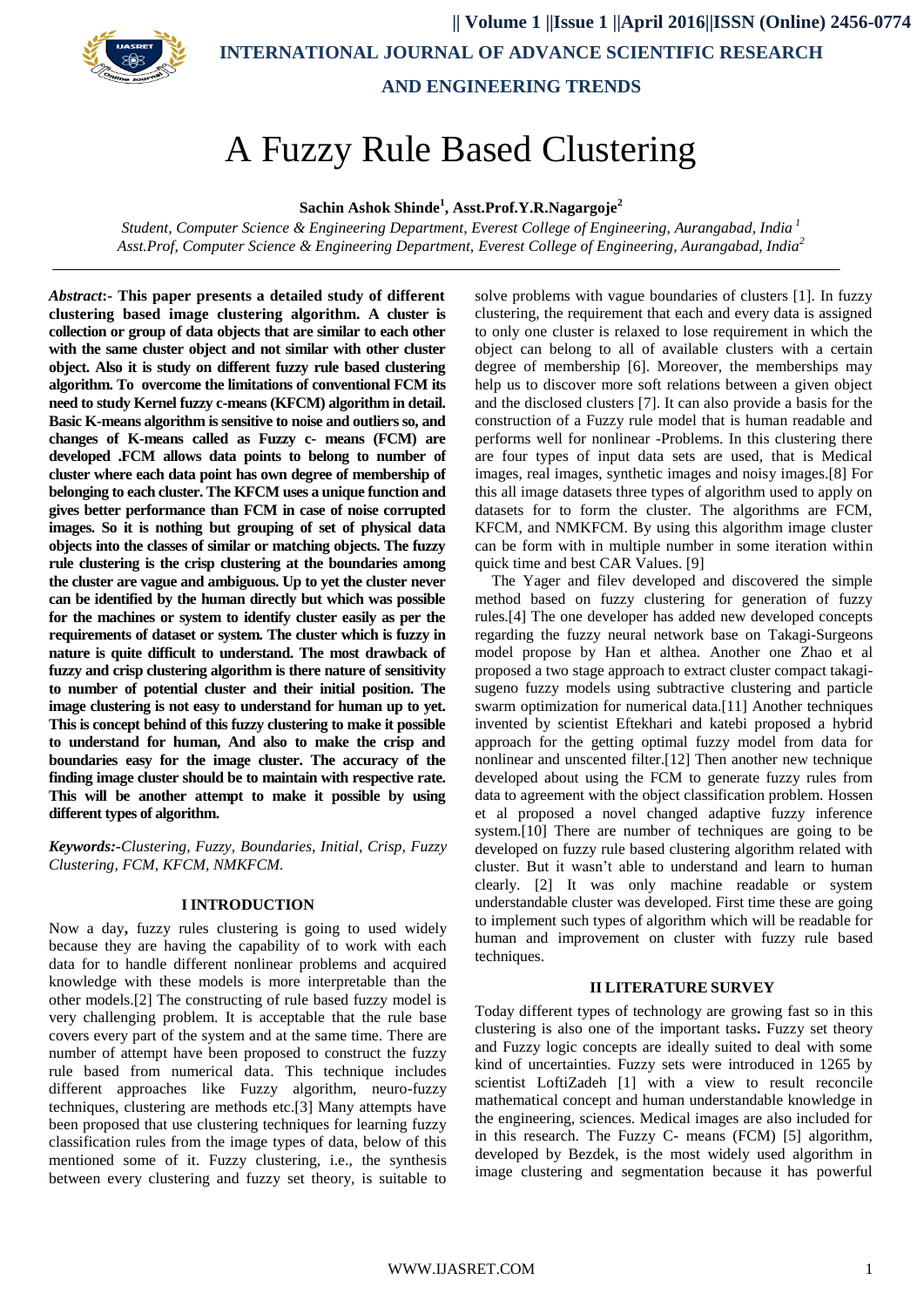

characteristics for ambiguity and it can regain much more information than clustering methods. FCM has been successfully implement for to feature of analysis, clustering, and classifier rule designs in fields such as e.g. astronomy, geology, medical images, target recognition, and image segmentation. An image can be represented in various features and the FCM algorithm divides the image by grouping similar data points in the attributes space into clusters. In case the image is noisy (impure) or distorted then FCM technique wrongly classifies noisy or impure pixels because of its abnormal feature data which is the major drawback of FCM. Various approaches are proposed by researchers to compensate this drawback of FCM .Even though there is an increasing interest in the use of clustering techniques in pattern matching & recognition technology [Anderbergs 1973]. Image processing [Jain and Flynn 1996] and information retrieval [Rasmussen 1992, Salton 1991], clustering has a long history in other disciplines [Jain and Dubes 1988] such as biology, psychiatry, psychology, recognition, archaeology, geology, geography, and marketing. The K-means method is considered as one of the most popular and quality clustering methods. The goal of cluster is to partition (group) a given dataset such that data points in a same cluster are similar or matching and the data points in different clusters are dissimilar (unmatching). The clustering algorithm which satisfies the requirements is classified as crisp clustering algorithms. On the other hand, algorithms that allow every data point or object to be assigned to more than one or number of cluster are classified as fuzzy clustering methods. Fuzzy c-means method is developed by Dunn (1973) and improved in Bezdek (1981), is a fuzzy clustering method that is analogous to the K-means method. The K-means techniques and fuzzy c-means techniques can be Varied or improved by being applied with different choices of distance measures by Mao and Jain (1996).

# **III SYSTEM DEVELOPMENT**

## *A. Fuzzy Clustering*

The fuzzy clustering is nothing but set of theory and is suitable to handle problems with the vague and boundaries of the clusters. In the fuzzy clustering every object or data is assigned to belong to handle all of the clusters with some degree of membership. The fuzzy clustering is easy to crisp clustering when the boundaries among the cluster are vague and ambiguous. For to maintain the drawback of both fuzzy and crisp clustering algorithms is about the total number of sensitivity of cluster.[2] The fuzzy clustering is synthesis medium between clustering and fuzzy set theory. Our proposed approach attempts to resemble to unsupervised issues of partial supervised clustering. To extract each cluster the FRBC used all the unlabeled data patterns of problems as main data have to convert labeled to that data. The Cluster membership is a matter of degree for the relevant cluster. The part one shows proposed algorithms to represents the data for get cluster.

Figure 1, shown for the representation for to form the clustering in this input is given from different types of image datasets. Datasets can be synthetic image, real image, medical image and noisy image. Then algorithm will apply on image datasets for to form cluster with good accuracy and potential cluster



*Figure 1 System Development for Fuzzy rule clustering.*

## *B. Fuzzy C-Means Algorithm*

Fuzzy c-means (FCM) is a method of clustering which allows every piece or part of data to belong to two or more clusters. This method developed by [Dunn in 1973](http://home.dei.polimi.it/matteucc/Clustering/tutorial_html/cmeans.html) and improved by the [Bezdek](http://home.dei.polimi.it/matteucc/Clustering/tutorial_html/cmeans.html) [in 1981](http://home.dei.polimi.it/matteucc/Clustering/tutorial_html/cmeans.html) is frequently used in pattern recognition to study of the cluster. The most well-known fuzzy clustering algorithm is FCM (Fuzzy c-means), which is modified by Bezdek, an improvement of the original crisp or kmeans clustering algorithm. Fuzzy c-means allows data points to be assigned into more multiple cluster each data object has an own degree of membership (or probability) of belonging to each cluster. Fuzzy c-means has been a very important tool used for image processing in clustering objects in an image. The conventional clustering algorithms are the partitioning algorithms where each data object belongs to only single cluster. So, the clusters in k-means are said to be disjointed. Fuzzy Clustering (Hoppner, 2005) extends this notion and suggests a soft clustering schema. Here, the pattern is represented by the membership function given to each cluster. The assignment of the pattern to each cluster larger data membership values gives better performance. In a fuzzy clustering when the threshold of this membership values are obtained a hard clustering can be retrieved.

In the below Figure 2 we can see working of FCM algorithm input will be in the form of image which will be selected by using fuzzy logic tool box and used to form cluster. Then for each data point membership grade is assigned. Then iterative update will come under work and it form center and membership grade and after that output will be cluster. The algorithm used to form cluster is as below.

# **Algorithmic steps for Fuzzy c-means clustering:**

It can be obtain through an iterative process, which is carried as follows-

#### INPUT

Step 1.  $X = \{X_1, X_2, \ldots, X_n\}$ , Data set.

- Step 2. *C, 2≤C≤n*, n is number of cluster.
- Step 3. Set value of  $\mathcal{E}$ , it is stopping criteria parameter.

 Step 4. Initialize membership function using data set and cluster.

Step 5. Calculate initial cluster center  $W_0 = (w_{01}, w_{02} \dots w_{0c})$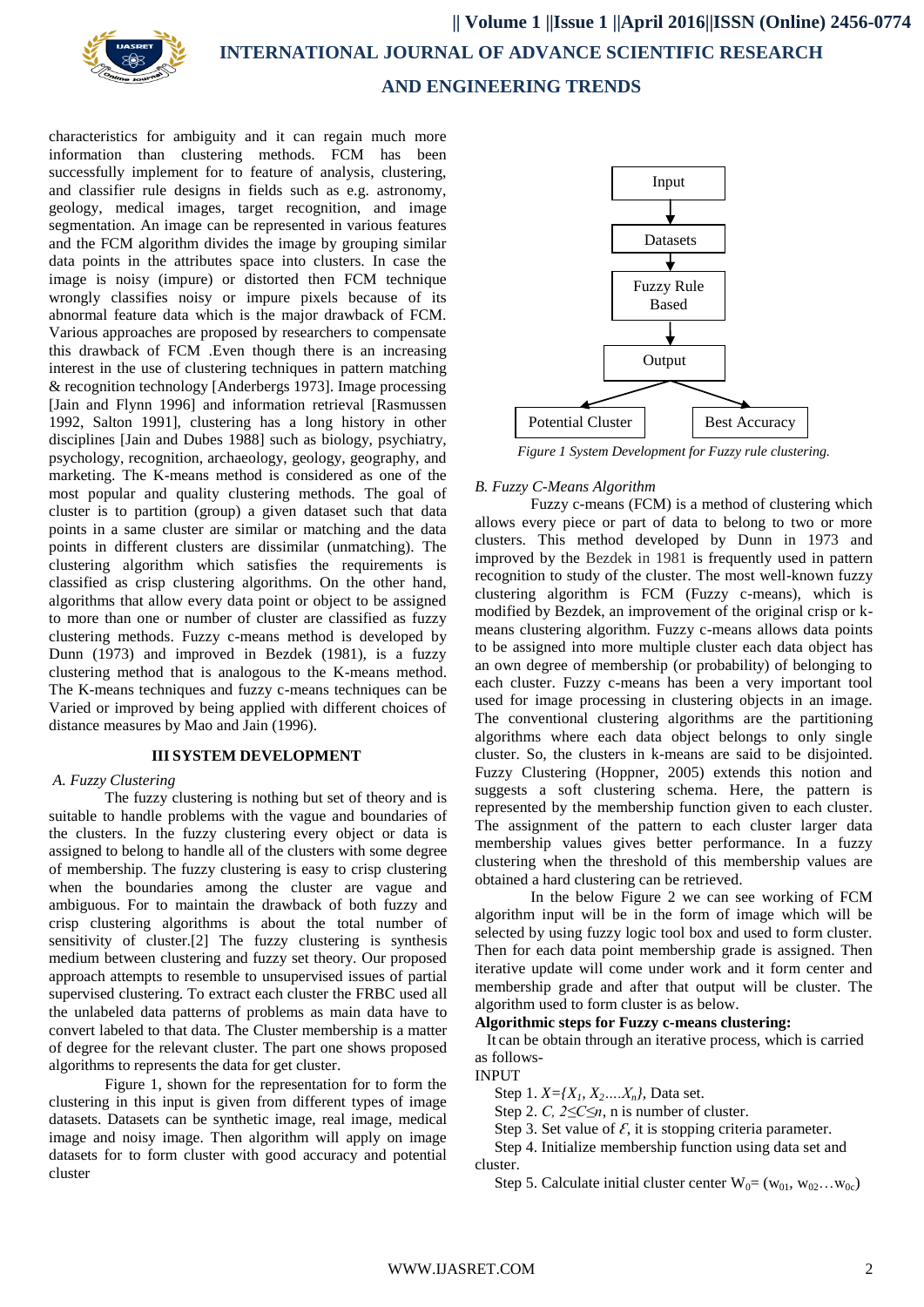



*Figure 2 working of FCM Algorithm.*

Minimize Objective Function:

 $\text{Jm}(U,W) = \sum_{j=1}^{c} \sum_{i=1}^{N} U_{i,j}^{m} d_{i,j}^{2}$ Where N: The number of patterns in *X*.

C: The number of clusters.

 $U_{ii}$ : The degree of membership  $x_i$  of in the j<sup>th</sup> cluster.

W<sup>j</sup> : The prototype of the center of cluster *j.*

 $d_{ii}$ : Distance measure between object  $X_i$ and cluster center *Wj.*

m: The weighting exponent on each fuzzy membership.

# *C. Kernel fuzzy C-means clustering (KFCM)*

The FCM is the soft extension of the traditional hard c-means clustering. Each cluster was considered as fuzzy set and the membership function measures the possibility that each training vector related with cluster. so, the vectors may assigned to multiple clusters. Thus, it overcomes some drawbacks of hard clustering but it is effective only when the data is non-overlapping. So, we use the Kernel-based fuzzy Cmeans algorithm (KFCM).KFCM can improve accuracy compared with FCM algorithms. Data points are measured into a high dimensional space in which they are more clearly separable. In FCM if the image is noisy or distorted then it wrongly classifies noisy pixels. The basic idea of KFCM is to first map the input data into a feature space with higher dimension via a nonlinear transform.

The Figure 3 shows the flow of Kernel fuzzy c means clustering (KFCM).in this input will be given in the form of

image and then it assume the initial cluster. After that the cluster uses kernel function to make separating with each other.





Then new objective function is used with the help of Euclidean distance and after that cluster will form. KFCM, the data and the cluster centres are mapped from the original space to a new space by  $\Phi$  so, the objective function is given as Follows:

**Q** =  $\sum_{i=1}^{c} \sum_{j=1}^{n} \mathbf{u}_{ij}^{m} | \emptyset (\mathbf{X}_{j}) - \emptyset (\mathbf{o}_{j})^{2} |$ 

And  $|\boldsymbol{\varnothing}(\mathbf{Xj}) - \boldsymbol{\varnothing}(\mathbf{Oi})^2| = \boldsymbol{\varnothing}(\mathbf{Xj}). \boldsymbol{\varnothing}(\mathbf{Xj}) + \boldsymbol{\varnothing}(\mathbf{Oi}). \boldsymbol{\varnothing}(\mathbf{oi})$ 

**=** K (Xj, Xj) +K (Xi, Xi) – 2k (Xj, Oi)

We reformulate the objective function as,

$$
Q = \sum_{i=1}^{c} \sum_{j=1}^{n} u_{ij}^{m} (K(Xj, Xj) + K(Xi, Xi) - 2K(Xj, Oi))
$$



*Figure 4 Kernel Fuzzy c-means with mapping.*

*The Kernel fuzzy C-means (KFCM) Algorithm is as follows:*

Step 1.Fix c, tmax,  $m>1$  and  $\varepsilon>0$  for some positive constant. Step 2. Initialize the memberships  $U_{ij}^0$ , C, m. Step 3. For t=1, 2,…….., tmax do.

# *D. Novel on Multiple Kernel Fuzzy C-means clustering (NMKFCM).*

The FCM is work well on noise free image and KFCM having good performance on noisy image using Kernel.Still KFCM having drawback that is it is very sensitive to noise and does not consider any information about neighborhood term. Propose NMKFCM algorithm which incorporates local information into its objective function and the effect of neighbor pixel information. NMKFCM improved the clustering accuracy of an image. NMKFCM method is more efficient and better image segmentation than the FCM algorithm and KFCM algorithm.

*Algorithm:*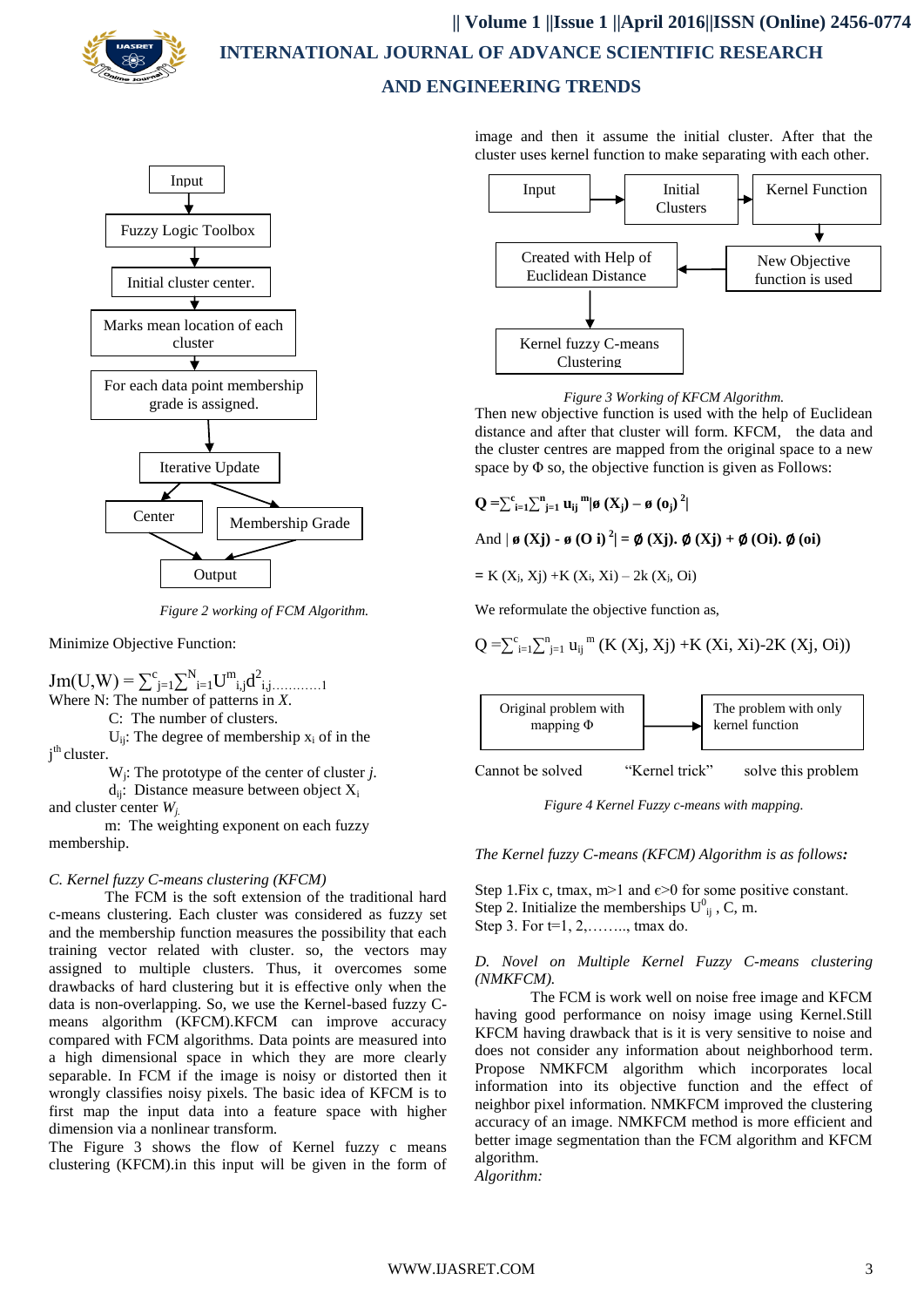

Let  $X = \{x1, x2, x3 \dots, xn\}$  be the set of data points and  $V =$  $\{v1, v2, v3 \ldots, vc\}$  be the set of centres.

- Step 1. Randomly select 'c'cluster centres.
- Step 2. Calculate the fuzzy membership 'μij'
- Step 3. Compute the fuzzy centers 'vj'
- Step 4. Repeat step 2) and 3) until the minimum 'J' value is
- achieved or  $||U (k+1) U (k)|| < \varepsilon$ .

Where"s the iteration step."ε. "Is the termination criterion between [0, 1].

The iteration steps lies in between values of 0 and 1 and count total number of iteration for to display results. On that mathematical Euclidean distance formula is apply for to form cluster and below Figure 5 shows the working of NMKFCM algorithm for to form cluster. In NMKFCM algorithm images datasets will provide inputs then that image will find and grouped that into center. After that sorting technique will apply for append images to increment after that Euclidean distance will apply with NMKFCM Algorithm then cluster will formed.



*Figure 5 Working for NMKFCM algorithm.*

# **IV EXPERIMENTAL RESULTS**

The original image is taken which is the image of a synthetic image. It is corrupted with salt and pepper noise and the results of datasets are used e.g. medical images, real image, and synthetic image and used. The clustering results of the different clustering algorithms are shown in below Figure 6.FCM, KFCM and NMKFCM are compared by taking two images Synthetic test image and medical image by applying these algorithm total number of six Clustering results are shown in Figure with high accuracy rate (CAR values).





 *c) KFCM Result d) NMKFCM Results e) NMKFCM results*

*Figure 6 Clustering Results with Algorithm*

In this way, there are different types of algorithm can be used to Form clustering with high accuracy rate. The average accuracy Rate (CAR Values) can be obtained 80.65% for this entire algorithm.





*Figure7 The above Figure shows results of Different algorithm on* 

*medical image.*

Let's see another e.g. of real image which shows cluster output results by implementing all FCM, KFCM and NMKFCM algorithm. This also shows CAR values for results of real image.







*Original Image (Real) FCM Result FCM Result*